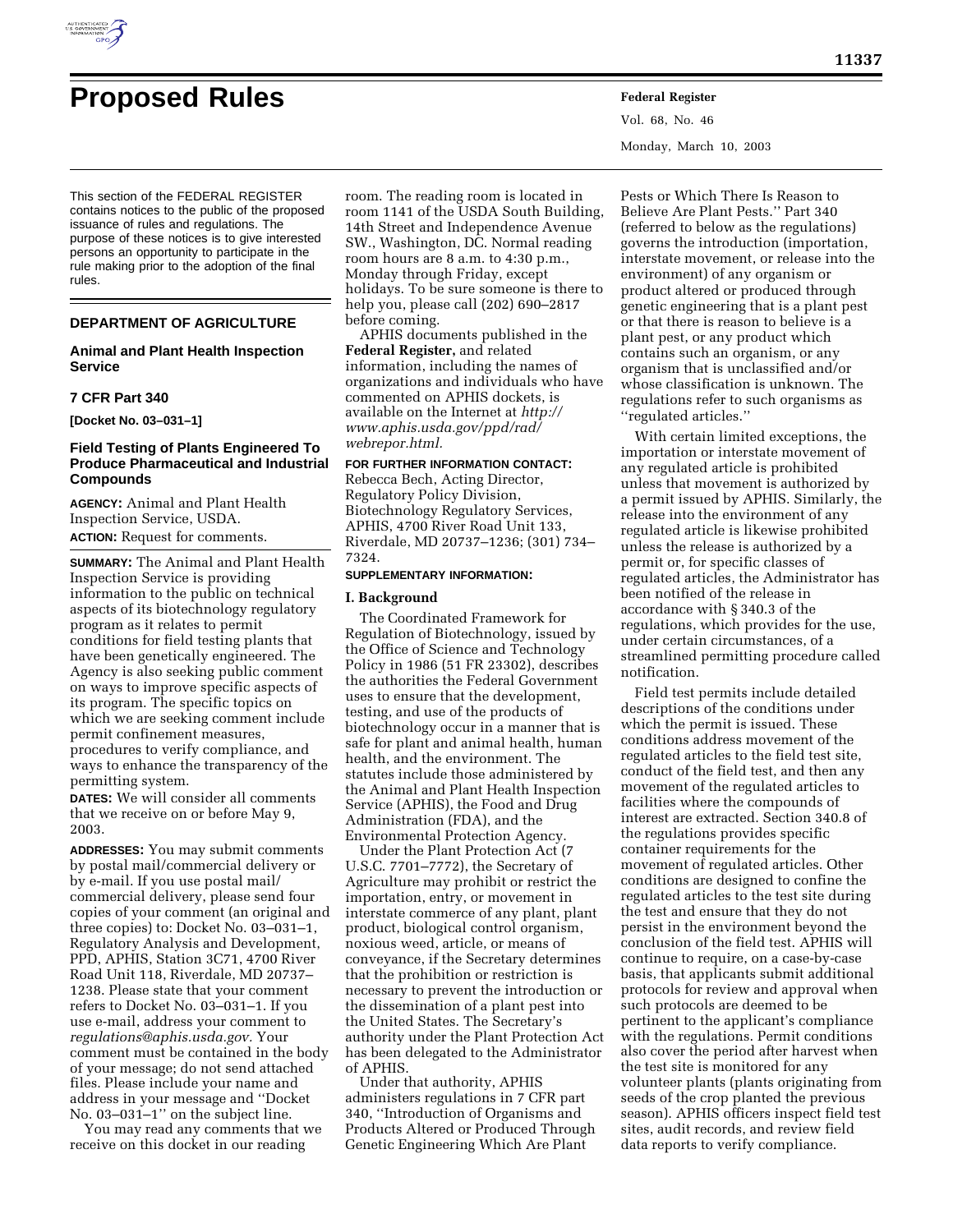The APHIS Biotechnology Permitting Program is a flexible system that allows the Agency to tailor permit conditions to address new information, technical innovations, and experience gained from compliance monitoring, as well as feedback from the public. This flexibility enables the Agency to address new advances in science that affect current and future uses of the technology with genetically engineered plants.

In the past, most field testing has been done with plants engineered to achieve agronomic improvements, such as resistance to diseases and pests or tolerance to specific herbicides. Recently, however, a small number of field tests have been authorized for plants engineered to produce compounds that are intended for pharmaceutical uses. APHIS authorized over 1,000 field tests during 2002, of which fewer than 20 were for field tests of plants engineered to produce pharmaceutical compounds. In 2002, approximately 130 acres of pharmaceutical producing plants were planted in experimental field tests at 34 sites. Most of these test sites were less than 5 acres. It is anticipated, however, that the number of requests for permits for field tests, and the scale of production, will increase significantly over the next few years.

Very few permits have been issued to date for plants in which the modification was made for the expressed intent of producing an industrial compound. However, as with plants engineered to produce pharmaceutical compounds, we anticipate an increase in requests for field tests of these types of plants. ''Industrial'' plants include those genetically engineered plants that are not intended for use as food or feed, but rather are intended to produce compounds that will be extracted for industrial uses. The range of potential uses of such substances includes, for example, applications in detergent manufacturing, paper production, mineral recovery, or in purely experimental research.

# **II. Changes in the Permit Conditions for 2003**

APHIS is modifying its permit conditions and administrative procedures from those APHIS used in 2002. An example of a complete permit, with all conditions, can be viewed on the Internet at *http:// www.aphis.usda.gov/ppq/biotech/pdf/ sample*l*permit.pdf.* Some of the changes are related to scientific issues to achieve confinement, whereas other changes are related to ways APHIS

administers the program. For all of the conditions described below, APHIS will consider variances proposed by applicants if they are appropriate for the specific case.

*1. APHIS will institute the following changes in conditions for all plant species engineered to produce pharmaceutical and/or industrial compounds field tested under permit.* 

A. APHIS will increase the size of the perimeter fallow zone (not in production) around the field test site from 25 to 50 feet. This measure is designed to ensure that test plants are not inadvertently commingled with plants to be used for food or feed. APHIS currently prohibits the use of the field test site and its perimeter fallow zone to be used to produce food or feed crops during the tests. APHIS is increasing the size of the perimeter fallow zone around the test site to allow farm machinery to move around the site and yet still prevent physical mixing of the regulated plants with surrounding plants that may be used for food or feed.

B. APHIS will restrict the production of food and feed crops at the field test site and perimeter fallow zone in the following season in cases where there is a potential for volunteer plants to be inadvertently harvested with the following crop.

C. APHIS will require that planters and harvesters be dedicated to use in the permitted test site(s) for the duration of the tests. In addition, while tractors and tillage attachments, such as disks, plows, harrows, and subsoilers, do not have to be dedicated, they must be cleaned in accordance with protocols approved by APHIS (*see* item II.1.E below). To ensure the regulated articles are not inadvertently removed from the site, APHIS authorization will be required before the machinery is used elsewhere.

D. APHIS will require the use of dedicated facilities for the storage of equipment and regulated articles for the duration of the field test. Facilities must be cleaned according to APHISapproved protocols prior to general use of the facilities.

E. APHIS will require cleaning procedures to be submitted and approved to minimize the risk of seed movement by field operations or equipment (movement of seed on tires of tractors, etc.) from the authorized test site.

F. APHIS will require procedures to be submitted and approved for seed cleaning and drying in order to confine the plant material and minimize the risk of seed loss or spillage.

G. APHIS will require the permittee to implement an approved training program to ensure that personnel are prepared to successfully implement and comply with permit conditions.

# *2. APHIS will institute the following changes in field test permit conditions for pharmaceutical corn.*

A. APHIS will require that there will be no corn grown within 1 mile (5,280 feet) of the field test site throughout the duration of any field test which involves open-pollinated corn. This establishes a physical isolation distance that is eightfold greater than the isolation distance required for the production of foundation seed (660 feet). When pollen flow is controlled by placing bags around the corn tassels, there will be no other corn within 2,640 feet of the field test site, and the pharmaceutical corn must be planted no less than 28 days before or 28 days after any corn growing in a zone extending from 2,640 to 5,280 feet from the field test site, ensuring there is no overlap in anthesis.

B. With the establishment of isolation distances of 1 mile for open-pollinated corn and one-half mile for controlled pollination corn field tests, APHIS will not allow the use of border rows to reduce these isolation distances. APHIS believes that other methods are available and do not pose the difficulties inherent in using border rows. For example, by eliminating the use of border rows/buffer strips, there will be a reduction in the amount of plant material that must be disposed of after the field test is terminated (border rows are handled the same as the regulated article, as their proximity to the plots make them possible pollen recipients). This should reduce the possibility of inadvertent mixing of regulated articles with nonregulated plant material.

#### **III. Compliance**

In order to ensure compliance with the regulations, as well as all permit conditions, APHIS will increase the number of field site inspections during the upcoming growing season to correspond with critical times relevant to the confinement measures. Examples might include inspection at the preplanting stage to evaluate the site location; at the planting stage to verify site coordinates and adequate cleaning of planting equipment; at midseason to verify reproduction isolation protocols and distances; at harvest to verify cleaning of equipment and appropriate storage; at post-harvest to verify cleanup at the field site; and for the following growing season, inspections will be timed to ensure that regulated articles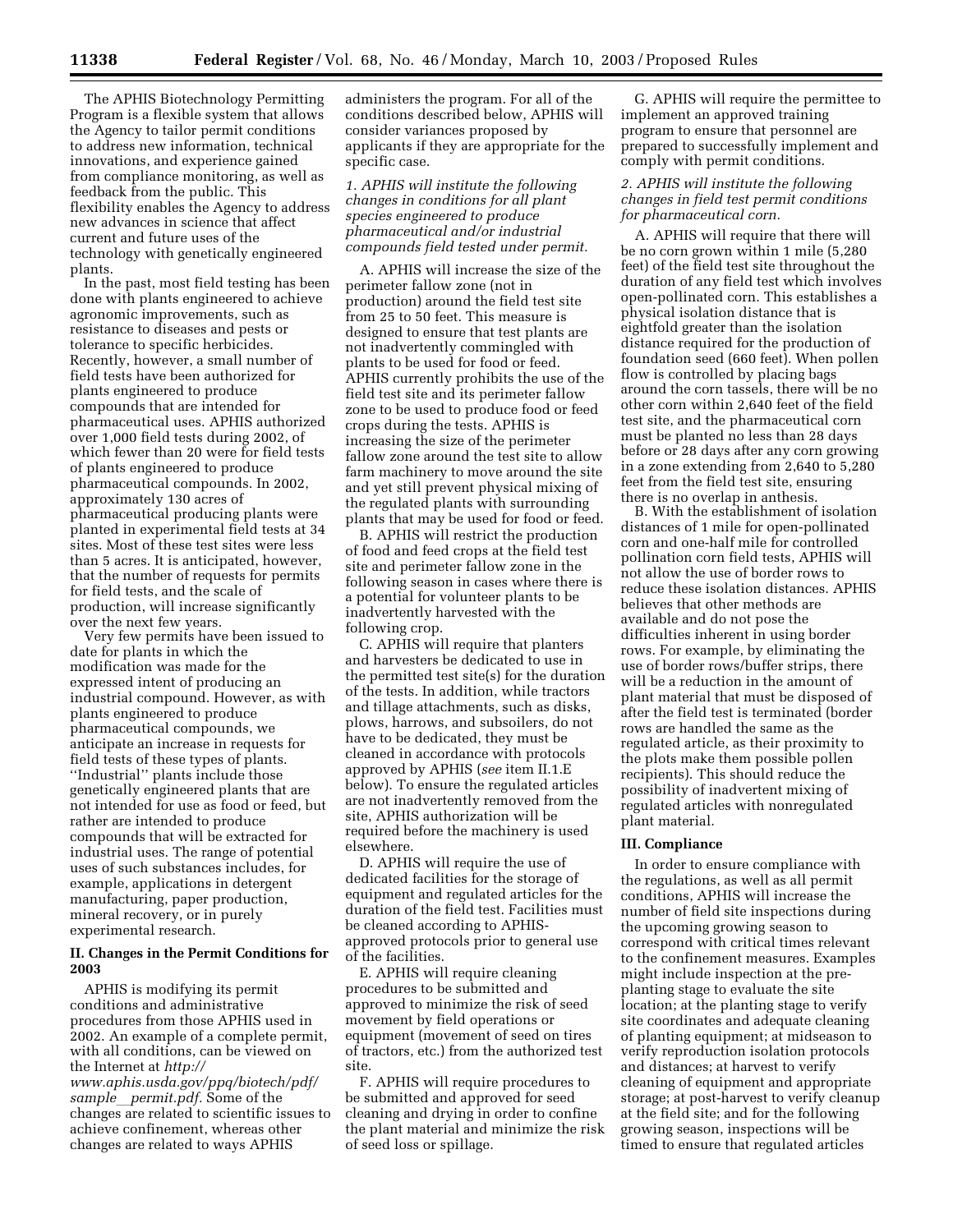do not persist in the environment. For example, a field test may have five inspections during the growing season and two additional inspections postharvest; however APHIS may inspect more frequently in some cases.

The permittee must, as always, maintain records of activities related to meeting the permitting conditions. APHIS will increase the auditing of the permittee's records to verify that required permit conditions were accomplished. APHIS will continue to require permittees to regularly inspect sites and maintain accurate records that will be available for APHIS auditing. The permittee will be required to record all efforts undertaken to meet the confinement protocols and other permit conditions. Some of this information will be related to agronomic information (*i.e.*, detasselling, pollination time of test crop, pollination time of surrounding crops, etc.). Frequent APHIS audits will enable the Agency to identify any discrepancies and mitigate any potential adverse effects.

# **IV. Information to the Public— Transparency**

Transparency of the regulatory system and information about its effectiveness are essential ingredients for informed dialogue with the public. APHIS believes that effective communication and dialogue with interested parties and the public are necessary to enable continued refinement of its regulatory system and help instill confidence in the safety of field testing.

APHIS recognizes the need to provide relevant and timely information to the public on all aspects of the regulations, including information on APHIS authorizations for field testing. APHIS is responding to the increased public interest in the types of genetically engineered plants that are being developed for potential use in medical, veterinary, food processing, and other applications in addition to the more traditional uses in plant variety development for growers.

For example, APHIS provides information on its website on field tests the Agency has authorized and also those pending authorization. In light of increased public interest in the types of confinement standards APHIS uses for field tests of plants engineered to produce pharmaceutical compounds, the Agency posted a letter to potential permit applicants regarding such standards on its website (*http:// www.aphis.usda.gov/ppq/biotech/pdf/ pharma*\_*2000.pdf*).

In addition, FDA, in collaboration with APHIS's Biotechnology Regulatory Services and Center for Veterinary

Biologics, recently published draft guidance for scientific questions and information to be considered during development of a protein pharmaceutical in a genetically engineered crop (*see* 67 FR 57828, published September 12, 2002). The document outlines manufacturing and pre-clinical considerations for such products in addition to the stringent procedures for drug and biologic approval under the Federal Food, Drug, and Cosmetic Act (21 U.S.C. 301 *et seq.*) and the Virus-Serum-Toxin Act (21 U.S.C. 151 *et seq.*). In the coming months, the agencies will respond to comments received regarding the notice.

This **Federal Register** notice is a step in our program to increase awareness and establish effective dialogue about APHIS' regulatory program and the permit system. APHIS anticipates providing further opportunities for public involvement in coming months as the Agency continues to evaluate its regulatory program.

#### **V. Issues for Comment**

1. As explained above, APHIS is taking steps to increase transparency of its regulatory approach to plants engineered to produce pharmaceutical and industrial compounds. APHIS seeks comment on additional measures that the Agency can take or employ to increase transparency and to enhance the flow of information to interested parties and the public.

2. APHIS seeks comment on alternative procedures, and the scientific data or technical rationale on which they are based, for ensuring adequate confinement for field tests.

3. APHIS seeks comment on appropriate training standards, the use of third party auditors, standard-setting organizations, or other quality control mechanisms to monitor and ensure compliance. In addition, commenters are asked to provide information on other measures or approaches that APHIS might use to verify compliance.

# **VI. Conclusion**

We welcome all comments on the scope and approach of the actions outlined above and encourage the submission of ideas on any associated topics or other suggestions. APHIS will consider all comments and recommendations in developing additional guidance.

#### *Paperwork Reduction Act*

In accordance with section 3507(j) of the Paperwork Reduction Act of 1995 (44 U.S.C. 3501 *et seq.*), the information collection and recordkeeping requirements associated with the

application of the procedures described in this notice were submitted for emergency approval to the Office of Management and Budget (OMB). OMB has assigned control number 0579–0216 to the information collection and recordkeeping requirements.

We plan to request continuation of that approval for 3 years. Please send written comments on the 3-year approval request to the following addresses: (1) Office of Information and Regulatory Affairs, OMB, Attention: Desk Officer for APHIS, Washington, DC 20503; and (2) Docket No. 03–031–1, Regulatory Analysis and Development, PPD, APHIS, Station 3C71, 4700 River Road Unit 118, Riverdale, MD 20737– 1238. Please state that your comments refer to Docket No. 03–031–1 and send your comments within 60 days of publication of this notice.

The changes in permit conditions described in this notice will result in additional recordkeeping and reporting.

We are soliciting comments from the public (as well as affected agencies) concerning our information collection and recordkeeping requirements. These comments will help us:

(1) Evaluate whether the proposed information collection is necessary for the proper performance of our agency's functions, including whether the information will have practical utility;

(2) Evaluate the accuracy of our estimate of the burden of the proposed information collection, including the validity of the methodology and assumptions used;

(3) Enhance the quality, utility, and clarity of the information to be collected; and

(4) Minimize the burden of the information collection on those who are to respond (such as through the use of appropriate automated, electronic, mechanical, or other technological collection techniques or other forms of information technology; *e.g.*, permitting electronic submission of responses).

*Estimate of burden:* Public reporting burden for this collection of information is estimated to average 7.4444 hours per response.

*Respondents:* Universities and pharmaceutical companies.

*Estimated annual number of respondents:* 12.

*Estimated annual number of responses per respondent:* 9.

*Estimated annual number of responses:* 108.

*Estimated total annual burden on respondents:* 804 hours. (Due to averaging, the total annual burden hours may not equal the product of the annual number of responses multiplied by the reporting burden per response.)